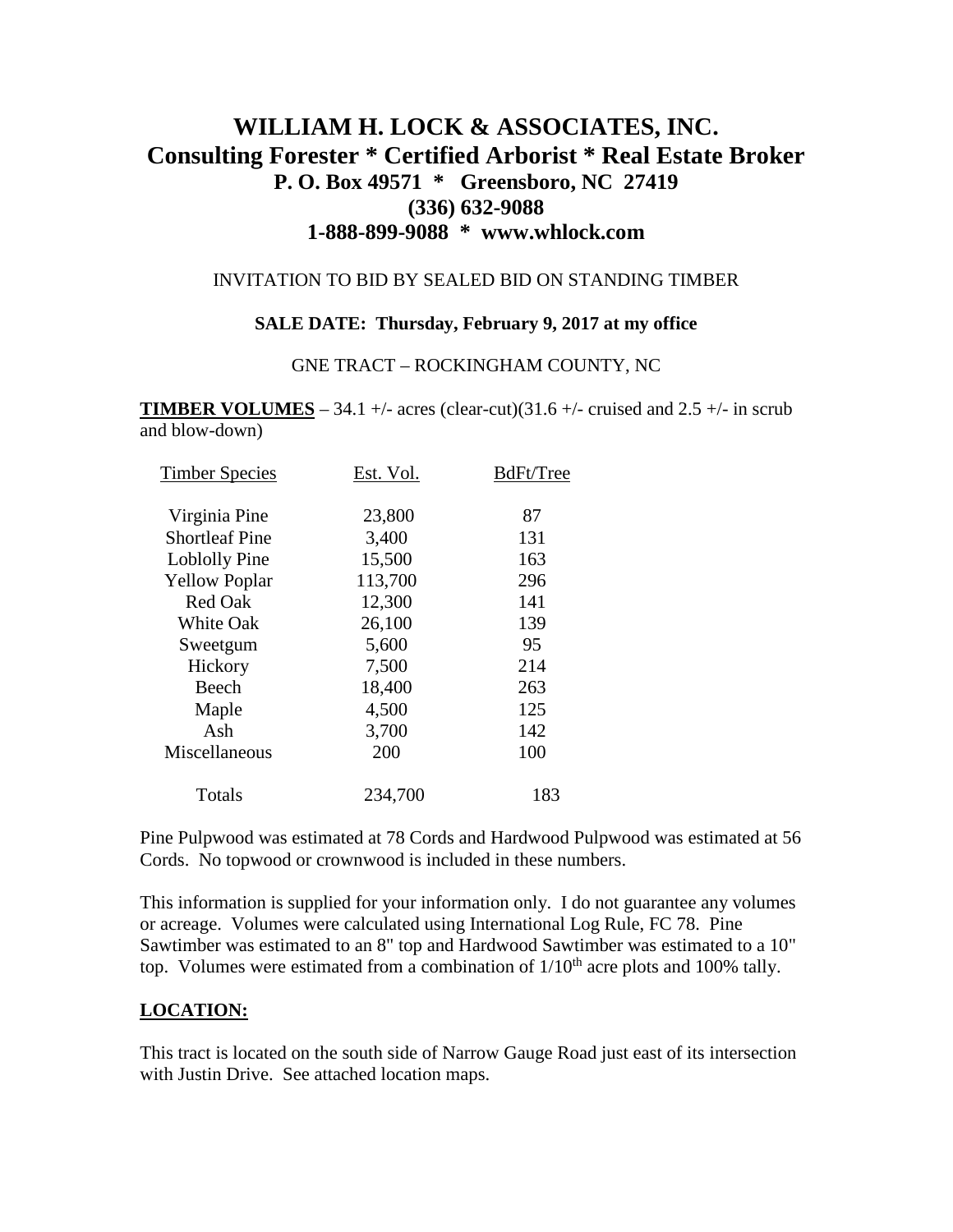Page Two GNE Tract - Timber Sale Sale Date: Thursday – February 9, 2017

### **BIDS:**

The GNE Tract is being sold on a lump sum sealed bid basis. Bids will be accepted by **regular mail** if received by 5:00 pm on Wednesday, February 8, 2017 **OR** bids will be accepted by **email [\(whlock@whlock.com\)](mailto:whlock@whlock.com), telephone (336-632-9088), fax (336-632- 9088), or in-person** at my office until 11:00 am on Thursday, February 9, 2017. At 11:00 am on Thursday, February 9, 2017s all bids received will be recorded. The successful bidder will be notified within 24 hours of the bid openings. A 10% deposit may be requested to be delivered to William H. Lock & Associates, Inc. within 72 hours of the bid opening. The balance of the sales price is to be delivered at the sale closing. The seller reserves the right to refuse or accept any and all bids. Seller will consider all bids. The seller will be responsible for the timber deed preparation, revenue stamps if recorded, and the forestry consultant fees. The buyer will be responsible for all other closing costs. A \$1,000 performance deposit will be payable at closing and held in a noninterest bearing trust account until satisfactory completion of logging. The performance deposit does not limit the buyer's liability.

### **PLACE OF SALE:**

The timber sale will be held at the office of William H. Lock & Associates, Inc. in Greensboro, NC. The office address is 375 S. Swing Road, Greensboro, NC 27409. Telephone and Fax: 336-632-9088; [Email: whlock@whlock.com](mailto:Email:%20whlock@whlock.com) 

## **CONDITIONS OF SALE**:

1. The Buyer shall have 24 months from the date of the timber deed to cut and remove all merchantable timber within the "Sale Areas". "Creek Buffers" have been marked with Blue Paint. No blue painted trees marking the buffer boundaries may be cut and no trees within the buffers are to be harvested. The property boundary has been recently surveyed and is marked with orange flagging and purple paint. No marked boundary trees and no trees beyond the markings are to be harvested.

2. The Buyer shall access the tract from Narrow Gauge Road. All access routes will need to be installed and/or maintained according to all North Carolina Best Management Practices, Forest Practice Guidelines, and any applicable river basin or watershed rules. All roadways must remain open and passable by ordinary traffic at all times. The roadways must be left in similar condition at the completion of the harvesting operation as they were at the beginning of the harvesting operation, reasonable wear and tear accepted. Call W.H. Lock if there are questions concerning access routes.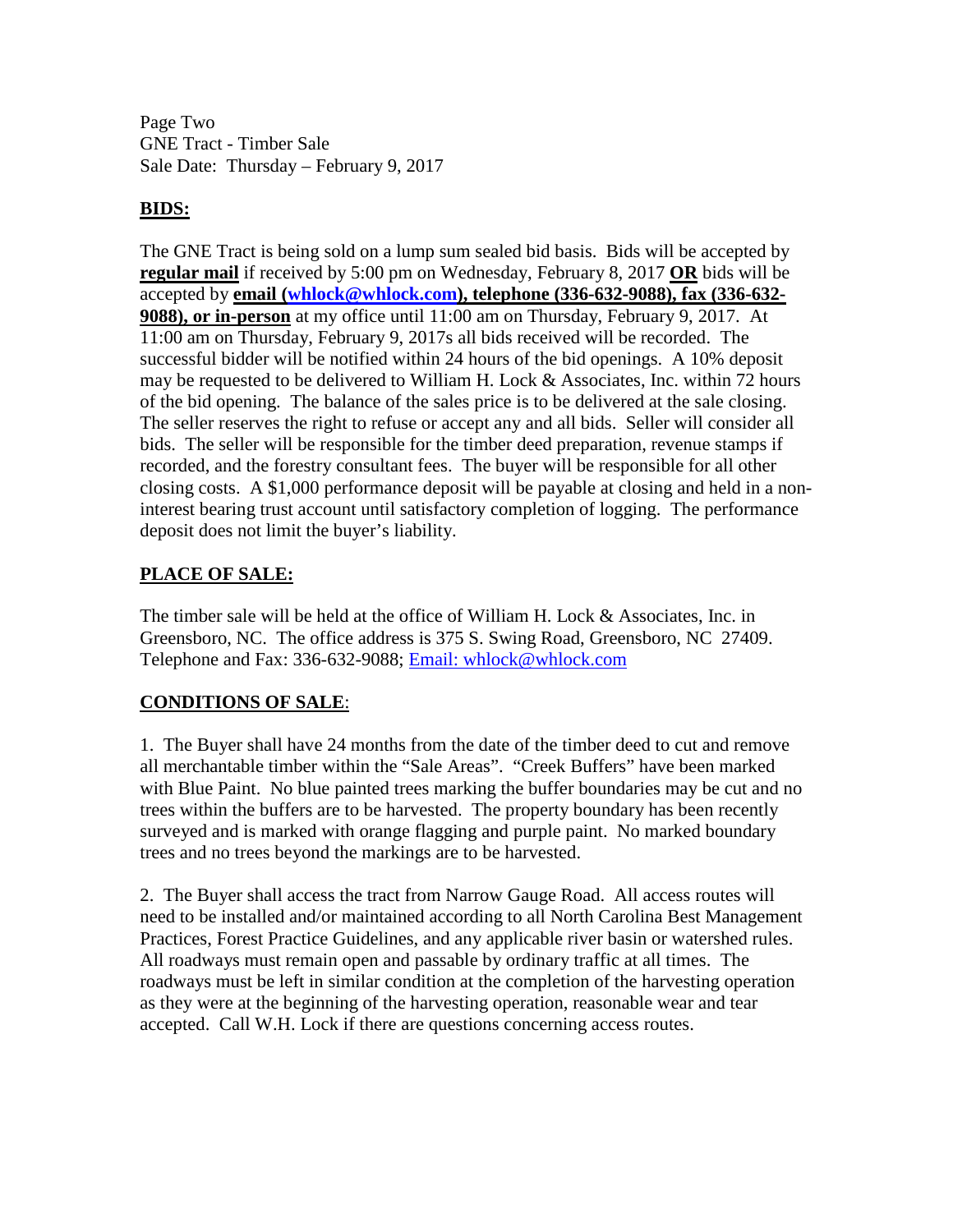Page Three GNE Tract - Timber Sale Sale Date: Thursday – February 9, 2017

3. The Buyer is responsible for maintaining a clean site. No equipment parts, trash, tires or other debris created as a result of the harvesting operation shall be left on the property. It shall be the Buyer's responsibility to clean up any hazardous material or chemical waste spills including but not limited to Diesel Fuel, Hydraulic Fluid, Machine Oil, and/or Gasoline upon the subject property if deposited as a result of the harvesting operation. Responsibility will include any required remediation including but not limited to the removal of contaminated soils.

4. Harvesting operations must not interfere with any farming operations and farming operations must not interfere with any harvesting operations. Decking, loading or hauling will not be permitted in any existing open fields or pastures immediately adjacent to the timber unless approved by William H. Lock & Associates, Inc. If approved, open areas must be free of logging debris, smoothed when completed, and re-seeded if necessary. All loading decks and truck parking areas must be reseeded when the harvesting operation is completed.

5. The Buyer is responsible for following all Federal, State, and local regulations regarding timber harvesting activities. If required, Buyer is responsible for obtaining any necessary permits or licenses required for timber harvesting. All logging operations must conform to North Carolina Best Management Practices, Forest Practices Guidelines, and any applicable river basin or watershed rules. In the event that a non-compliance situation is identified on the tract as a result of the harvesting operation, William H. Lock & Associates, Inc. will have the express right to suspend the harvesting operation until the situation is brought into compliance. No trees or other logging debris shall be left in or across the property boundary, sale cutting lines or access roads and paths.

6. All necessary property lines, corners and sale harvest boundaries have been marked with pink flagging. Landowner guarantees the pink flagged sale boundaries. No flagged trees denoting the property and/or sale boundary shall be cut and no trees outside the boundary lines shall be cut. If trees marking the property lines or sale boundary are cut, North Carolina timber trespass laws may apply. No trees shall be cut to fall on a neighboring landowner's property or where potential damage may occur. If existing property corners are damaged or removed as a result of the harvesting operation, Buyer agrees to replace the markers at the correct surveyed location at their own expense.

7. Buyer agrees to notify William H. Lock & Associates, Inc., P. O. Box 49571, Greensboro, NC 27419 at least 3 days in advance of the beginning of the harvesting operation and at least 3 days in advance of the completion of the harvesting operation.